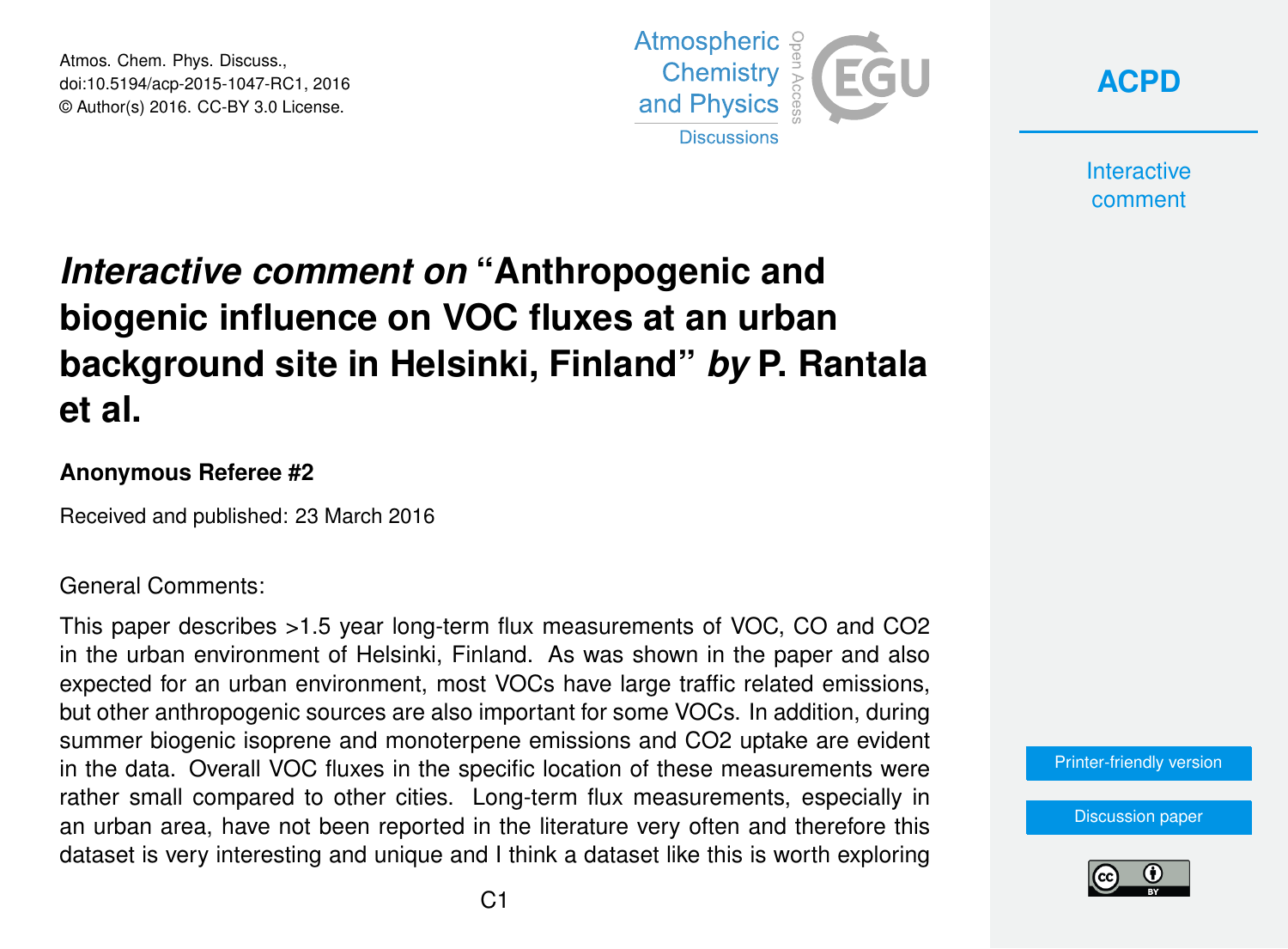and publishing, but the analysis presented here needs major improvements before it is acceptable.

Major Issues:

1 The organization of the discussion section: I found this paper very hard to read, because of a constant mix of topics in the first part of the discussion. I would suggest to re-organize the chapters 3.1 and 3.2., before discussing the individual emission sources (traffic, biogenic, and others). The seasonal and diurnal cycles for all VOCs, CO and CO2 should be discussed in detail first then discuss individual sources. I would like to see an actual figure showing the annual cycle for VOC, CO and CO2 fluxes, although there might not be enough data for CO. Right now this important information is hidden in various figures and tables. For this discussion the data should not be separated into the three sectors. After describing these general trends in the fluxes, each emission source sector can be described: traffic, biogenic, and others; and for all of these CO and CO2 should be included and not be shown in a separate chapter.

2 It would also be important to add the mixing ratios to the annual and diurnal cycles. From the paper as is, it is not possible to understand, if this is a heavily polluted location or not. I would assume that in the cold winter months, when the boundary layer is really low, mixing ratios could get rather high.

3 The separation of the data into the three wind direction sectors looks like a good approach, when looking at the map and the potential emissions from those sectors, but the VOC flux data (Figure 3, 4 and 5) are actually very similar for each sector. The only substantial difference was found for CO and CO2 in Figure 6 and for the weekday/weekend plot in Figure 9, although that is mainly due to the traffic counts between weekday and weekend. The wind sector separation complicates the discussion in many places, but doesn't really add any information, so I think Figures 3, 4, 5, 9 and 10 should be simplified by using all the data. In addition, throughout the manuscript it becomes clear that even in the road sector substantial non-traffic related emissions are

## **[ACPD](http://www.atmos-chem-phys-discuss.net/)**

**Interactive** comment

[Printer-friendly version](http://www.atmos-chem-phys-discuss.net/acp-2015-1047/acp-2015-1047-RC1-print.pdf)

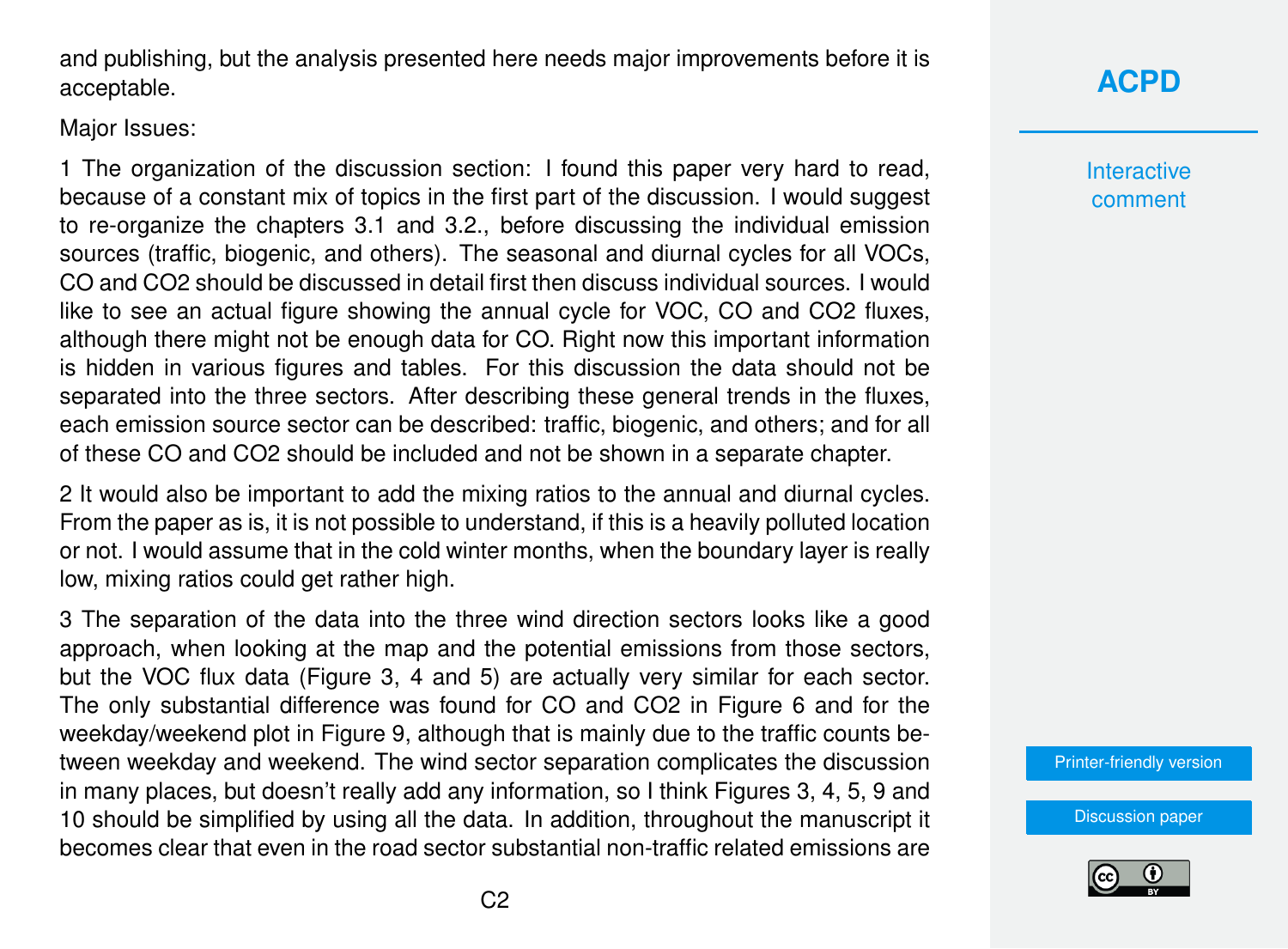evident and in all three wind direction sectors multiple sources contribute to the VOC emissions. This makes a quantitative analysis and separation of sources very difficult and this should be acknowledged clearly in the manuscript.

4 For some VOCs an attempt for a quasi source apportionment was done in the paper. For example, on page 13 line 10-15, the monoterpene sources are summarized and biogenic contribution was assumed to be around 40%. This type of information is to me one of the most relevant results of this paper. Unfortunately this estimation of a source apportionment was only done for monoterpenes and OVOCs and it would be important to do this carefully for all the measured VOCs. If this is possible with the data, I would like to see something like a pie chart for each VOC or class of VOCs showing the traffic, biogenic and other anthropogenic contributions for summer and winter, which should then be presented as the main result of this paper.

Specific comments:

- page 2 line 26: It would be really helpful to add the typical footprint to Figure 2. The discussion about the wind sector analysis would be much easier to follow.

- page 3 line 7: I assume this is 0.5s per mass per measurement cycle of about 6s each?

- page 3 line 8-9: Were there any other masses with significant signal or was most of the VOC signal captured by the masses used for the presented flux measurements. Please indicate other important masses.

- page 3 line 19-21: The PTR-MS instrument settings are described here, but the actual detection limits for the 0.5s measurements and the 20-30 min flux calculations are not given. Please add those, especially taking the issues with the instrument background measurements into account.

- page 3 line 24: What do you mean by "correct primary ion signal"? Is this mass discrimination corrected? Shouldn't the calibration be done at the same settings as the **[ACPD](http://www.atmos-chem-phys-discuss.net/)**

**Interactive** comment

[Printer-friendly version](http://www.atmos-chem-phys-discuss.net/acp-2015-1047/acp-2015-1047-RC1-print.pdf)

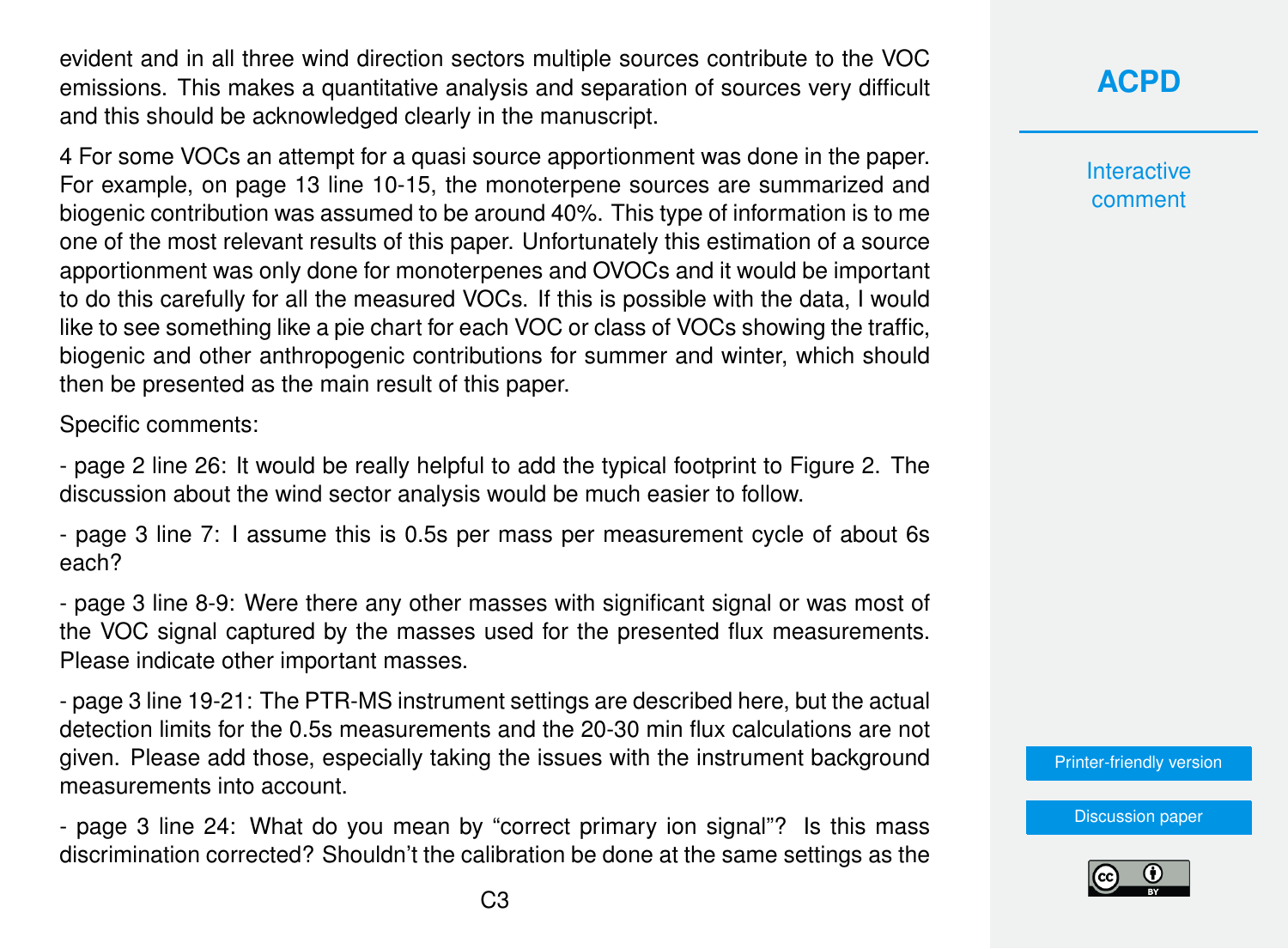actual measurements and not with optimized SEM voltages?

- page 3 line 25: Does the zero air generator change the humidity? Background measurements at a different humidity can produce significant artifacts.

- page 3 line 31-32: How much does the uncertain zero air measurement add to the uncertainty, please be specific.

- page 4 line 9: Also for CO and CO2 measurements it would be good to add the precision and uncertainties.

- page 4 line 16 and page 5 line 11: Why did you use different averaging times for CO and CO2 with 30 min compared to the VOCs with 45 min?

- page 5 line 13: Was there a reason not to use something like a time server synchronization program?

- page 5 line 14: Was m37 the highest flux, higher than methanol? Is that why m37 was used for the time lag calculation?

- page 6 line 31: Are those data coverages for flux measurements or do those include the mixing ratio measurements?

- page 7 lines 8-14: There have been a few recent papers about oil and gas emissions using PTR-MS showing that m69 can also have a significant influence from cycloalkanes.

- page 7 line 19: Are those anthropogenic monoterpene likely from the sector "solvents and other products" or more traffic related?

- page 7 line 33: Mention here that acetonitrile is often used as a tracer for biomass burning.

- page 8 line 6: Often biogenic inventories do not represent urban environments well, please explain where you get the E0,synth values for the measurement location from

### **[ACPD](http://www.atmos-chem-phys-discuss.net/)**

**Interactive** comment

[Printer-friendly version](http://www.atmos-chem-phys-discuss.net/acp-2015-1047/acp-2015-1047-RC1-print.pdf)

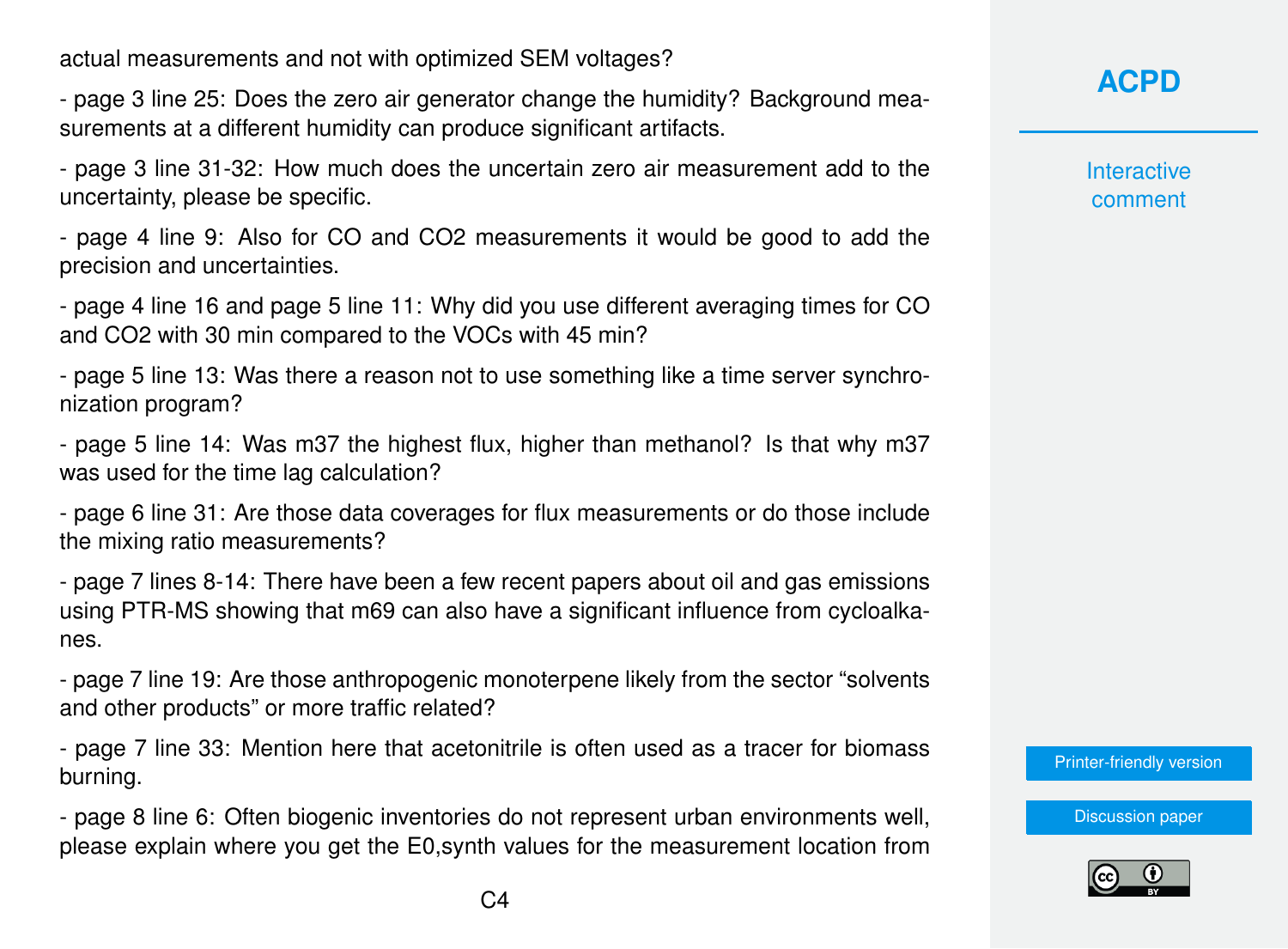and what your confidence in this value is.

- page 8 line 13: In Figure 3 it can be seen that acetonitrile and acetone seem to be emitted from the built sector. Could those be the result of solvent use at the University buildings?

- page 8 line 26: The annual trend in the concentration of the aromatics will also strongly depend on the boundary layer height. Atmospheric background mixing ratios of benzene are much higher in winter in the northern hemisphere with over 100ppt, but local enhancements in an urban area are probably more driven by the boundary layer height than lifetimes. Again it would be very helpful to look at annual and diurnal cycles of mixing ratios in detail as well.

- page 9 line 19-23: I think it is problematic to compare CO/CO2 ratios with other studies without taking the strong decreasing trend of CO into account. Over the past decade(s) CO and VOCs have decreased by several percent every year. The discussion should take this trend into account. Also, there are other sources of CO in a city compared to cars driving in a tunnel, e.g cold starts, (as mentioned in the text), domestic burning and other residential and commercial combustion sources. I would therefore delete the comparison with the tunnel study and look at other papers that show CO/CO2 enhancement ratios.

- page 9 lines 24-31: I agree that cold starts are likely an important source of CO and VOCs in the built sector, but I am wondering if the high CO and aromatics emissions in the afternoon could also be explained by domestic burning. Acetonitrile is generally used as a tracer for biomass burning, but it is not a good tracer for domestic burning, because N emissions are generally smaller from wood than foliage burning (e.g. Yokelson et al ACP 2014). So the lack of acetonitrile fluxes by itself is not a reason to discard domestic burning as a major source of CO and VOCs in winter. The domestic burning should have a strong annual cycle. I am not sure, if without the annual cycle measurement of CO, there is enough evidence to look for this source here.



**Interactive** comment

[Printer-friendly version](http://www.atmos-chem-phys-discuss.net/acp-2015-1047/acp-2015-1047-RC1-print.pdf)

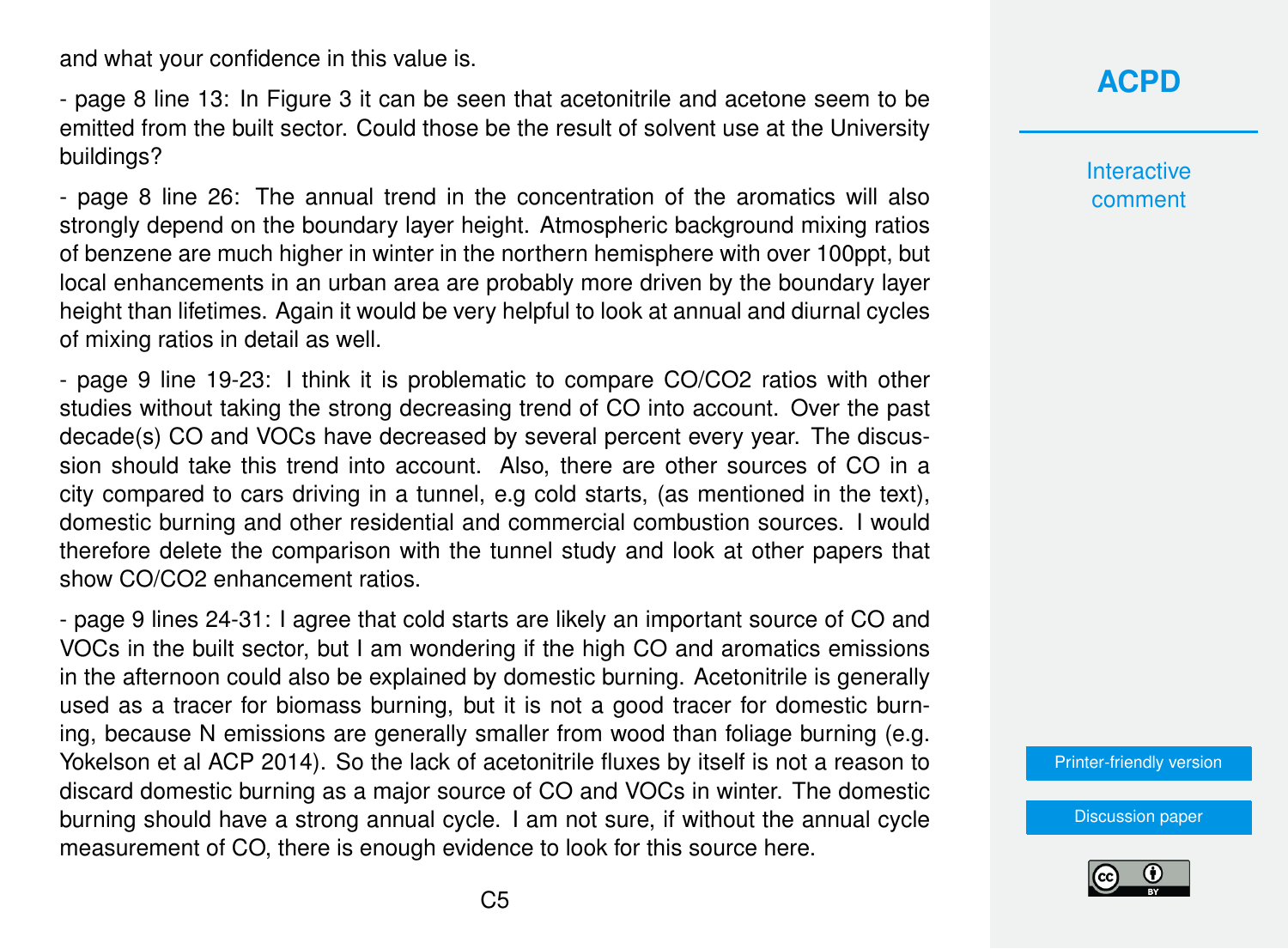- page 10 line 9: Why did you choose Sep-May and not Dec-Feb? Shouldn't that give you a better contrast?

- page 10 line 15: I don't know about the fuels in Finland, but methanol, acetaldehyde and acetone are usually not ingredients of gasoline. In many places, especially the USA and Brazil, gasoline contains a lot of ethanol, but usually no other oxygenated VOCs.

- page 10 lines 25-28: It is probably correct that in the road sector most aromatics are from traffic, but in general toluene and to a lesser extend C2-aromatics have large non traffic related sources such as solvents, paints and paint thinners. This should be mentioned here.

- page 11 line 9: The total traffic related flux of aromatics is calculated here and with this the fraction of the traffic to total aromatics flux can be estimated. As I mentioned earlier, this would be a very important result. Is the error of 1.2+/-0.2 g/m2/yr correct? Looking at the error estimate in the equation two lines above, this seems low?

- page 11 line 15: This is the only time Figure 9 is mentioned in this section of the text and is only briefly mentioned later on. Either this figure needs to be explained better or deleted.

- page 11 lines 20-28: It is clear that even in the road sector other sources besides traffic are strongly contributing to the VOC emissions, which can be seen in all the low correlation coefficients given in this paragraph. This would be a good place to mention the difficulty in the source apportionment again.

- page 11 lines 29-34: Here I am wondering again, if cycloalkanes are contributing to the signal on mass 69.

- page 12 line 21: The isoprene emissions, at least for the road and vegetation sectors, are of the same magnitude, but the CO2 emissions look very different. There is a very clear signature of CO2 uptake in the vegetation sector, and therefore one would expect **Interactive** comment

[Printer-friendly version](http://www.atmos-chem-phys-discuss.net/acp-2015-1047/acp-2015-1047-RC1-print.pdf)